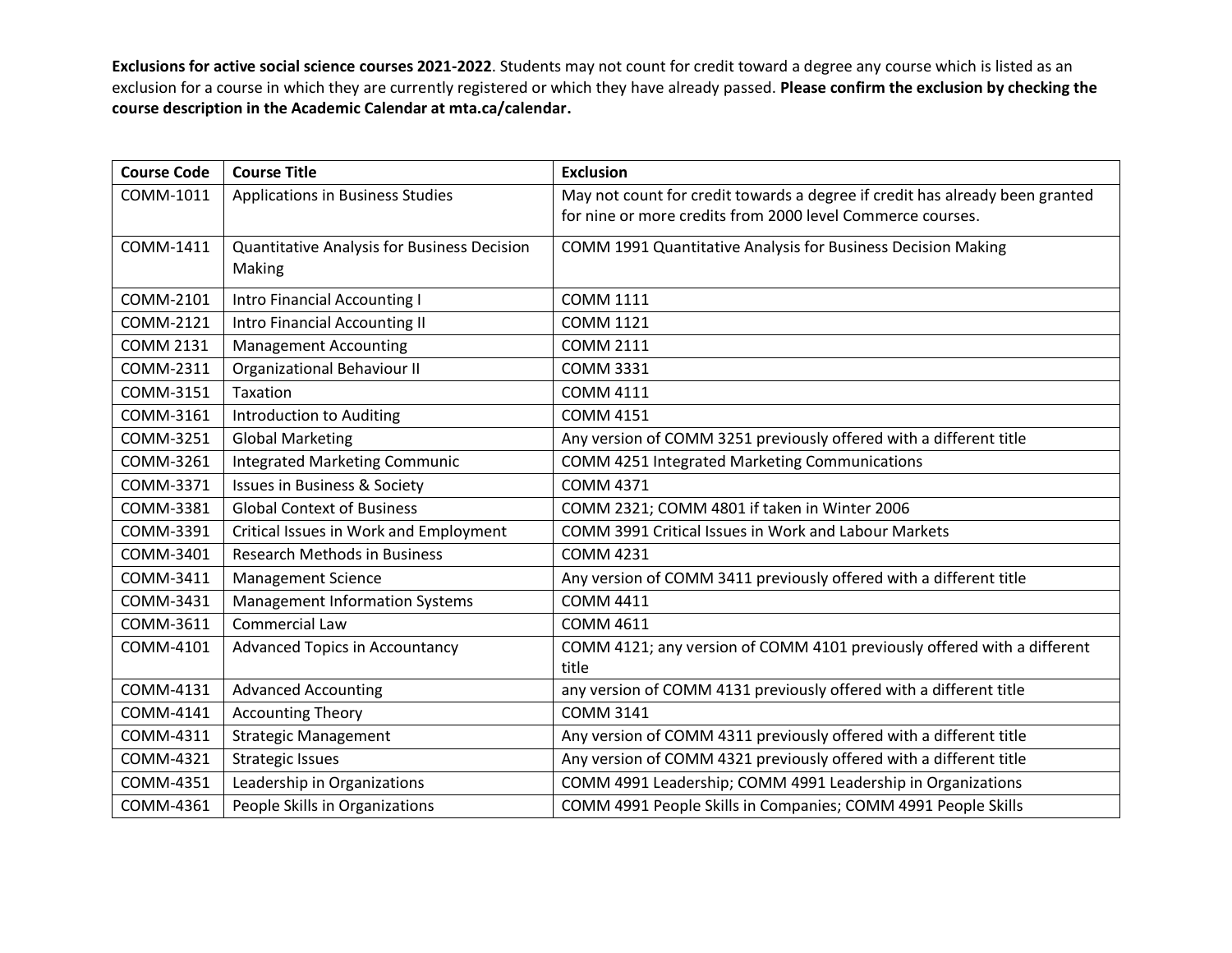| COMM-4381          | <b>Business of Aviation</b>                         | COMM 4991 Business of Aviation; COMM 4991 Aviation Management             |
|--------------------|-----------------------------------------------------|---------------------------------------------------------------------------|
| COMM-4391          | Occupational Health & Safety                        | COMM 4991 Occupational Health & Safety                                    |
|                    |                                                     |                                                                           |
| <b>Course Code</b> | <b>Course Title</b>                                 | <b>Exclusion</b>                                                          |
| ECON-1001          | Principles of Microeconomics                        | <b>ECON 1000</b>                                                          |
| ECON-1011          | <b>Principles of Macroeconomics</b>                 | <b>ECON 1000</b>                                                          |
| ECON-2001          | Interm. Micro I: Exchange and Consumerism           | Any version of ECON 2001 previously offered with a different title        |
| ECON-2011          | Interm. Micro II: Markets and Producer<br>Decisions | Any version of ECON 2011 previously offered with a different title        |
| ECON-2301          | Econ. Issues in Can Policy I                        | Any version of ECON 2301 previously offered with a different title        |
| ECON-2311          | Econ. Issues in Can Policy II                       | Any version of ECON 2311 previously offered with a different title        |
| ECON-2701          | Intro to Econometrics                               | Any version of ECON 2701 previously offered with a different title        |
| ECON-3401          | <b>Survey Research Methods</b>                      | ECON 4981 Data Analysis I; ECON 4981 Data Analysis II; ECON 4981 Data and |
|                    |                                                     | Research                                                                  |
| ECON-4531          | Econ Growth & Dev: Jap. & E As                      | <b>ECON 3531</b>                                                          |
| <b>ECON-4551</b>   | <b>International Development</b>                    | <b>ECON 3551</b>                                                          |
| ECON-4611          | Indust Organization: Theory                         | <b>ECON 3611</b>                                                          |
| ECON-4621          | Industrial Org: Policy                              | <b>ECON 3621</b>                                                          |
| ECON-4801          | Advanced Microeconomic Theory                       | Any version of ECON 4801 previously offered with a different title        |
| ECON-4811          | Advanced Macroeconomic Theory                       | Any version of ECON 4811 previously offered with a different title        |
|                    |                                                     |                                                                           |
| <b>Course Code</b> | <b>Course Title</b>                                 | <b>Exclusion</b>                                                          |
| GENV-1201          | The Human Environment                               | GEOG 1201                                                                 |
| GENV-2001          | <b>Contemporary Envir Studies</b>                   | <b>ENST 1001</b>                                                          |
| GENV-2101          | Natural Resources Management                        | GEOG 2101                                                                 |
| GENV-2201          | Geography of Economic Activity                      | GEOG 2201                                                                 |
| <b>GENV-2221</b>   | The Developing World                                | GEOG 2201                                                                 |
| GENV-2811          | <b>Urban Social Geography</b>                       | <b>GENV 3811</b>                                                          |
| GENV-3101          | Env Conservation in the Global South                | any version of GENV 3101 previously offered with a different title        |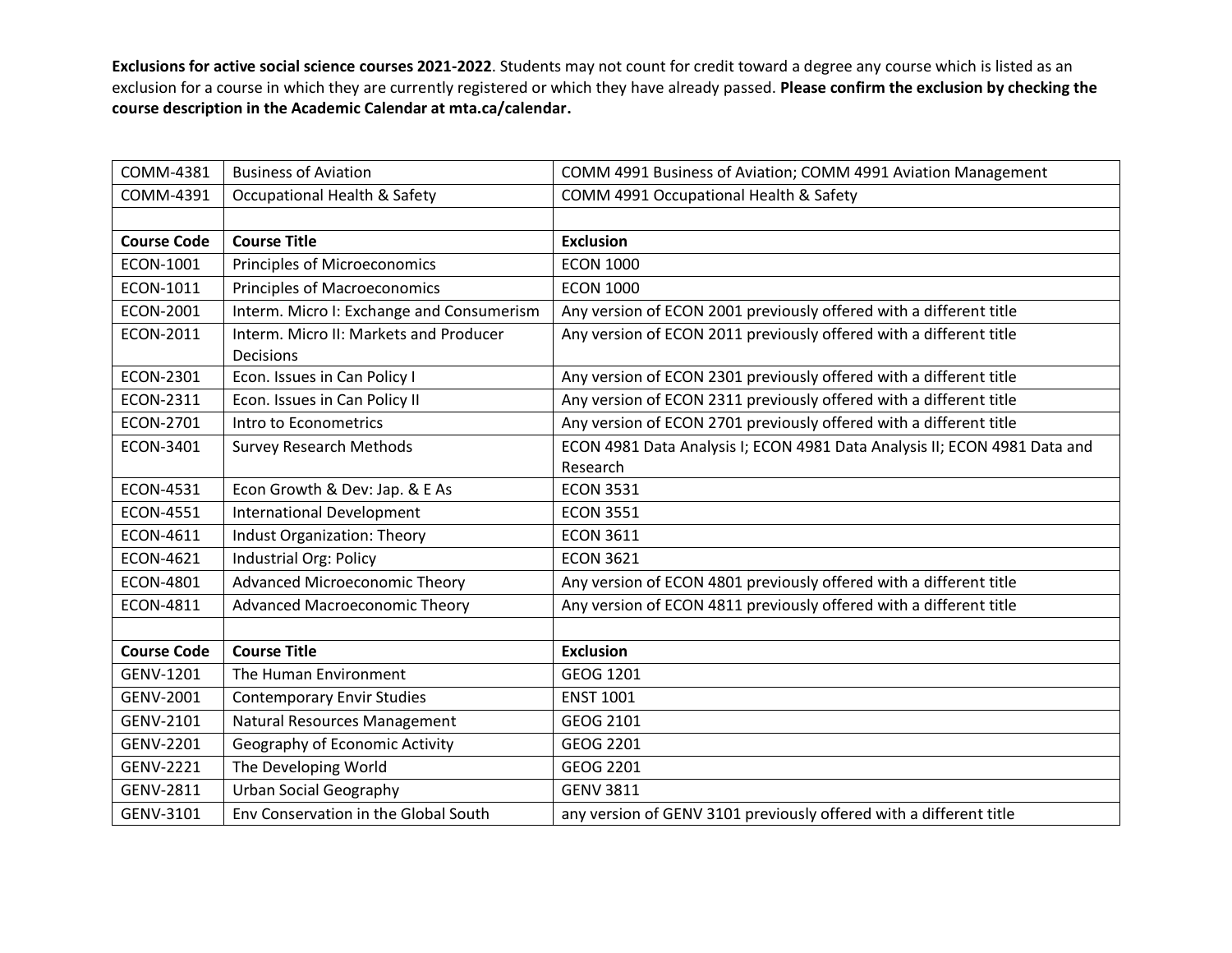| GENV-3111          | Gender, Race, and Environment        | <b>GENV 3991 Gender Race and Environmental Justice</b>               |
|--------------------|--------------------------------------|----------------------------------------------------------------------|
| GENV-3201          | <b>Canadian Environmental Policy</b> | GEOG 3201                                                            |
| GENV-3211          | <b>Transportation Geography</b>      | GEOG 3211                                                            |
| GENV-3321          | Geography of Japan                   | GEOG 3321                                                            |
| GENV-3511          | <b>Rural and Small Town Canada</b>   | GEOG 3511                                                            |
| GENV-3531          | The Planning Process                 | GEOG 3531                                                            |
| GENV-3701          | Research Meth in Human Geog          | GEOG 3701                                                            |
| GENV-3801          | <b>Place Matters</b>                 | GENV 2991 Place Matters; GENV 4951 Place Geography                   |
| GENV-3831          | Geography of Global Cities           | GENV 4821 if taken in Winter 2011                                    |
| GENV-4101          | Seminar in Envir Issues              | GEOG 4101                                                            |
| GENV-4111          | Intl Environmental Affairs           | GEOG 4101                                                            |
| GENV-4121          | Edu for Sustainable Developmen       | GENV 4951 Environmental Education; GENV 4951 Geographical and        |
|                    |                                      | Environmental Education; GENV 4951 Geographical Education; GENV 4951 |
|                    |                                      | Sustainable Education; GENV 4951 Geographic Education; GENV 4951     |
|                    |                                      | <b>Outdoor/Environmental Education</b>                               |
| GENV-4201          | Canadian Environ Plan & Mgmt         | GEOG 4101                                                            |
| <b>GENV 4421</b>   | Seminar in Environment               | any version of GENS 4421 previously offered with a different title   |
| GENV-4521          | <b>Community Planning Research</b>   | <b>GEOG 4521</b>                                                     |
| GENV-4701          | <b>Advanced Field Course</b>         | GEOG 4701                                                            |
| GENV-4811          | Gender, Culture & City               | GEOG 4811                                                            |
| GENV-4821          | Seminar in Urban Issues              | GEOG 4821                                                            |
|                    |                                      |                                                                      |
| <b>Course Code</b> | <b>Course Title</b>                  | <b>Exclusion</b>                                                     |
| <b>INDG-1001</b>   | Intro to Indigenous Studies          | UNST 1991 Intro to Indigenous Studies                                |
| <b>INDG 2001</b>   | Intro to Mi'kmaq Lsanguage           | INDG 2991 Intro to Mi'kmaq Language                                  |
| <b>INDG 3881</b>   | Indigenous Peoples: Eco, Science and | 10/FA GENS 3991 Indigenous Peoples: Ecology                          |
|                    | Technology                           |                                                                      |
| <b>INDG 4881</b>   | Seminar in Env Issues: Indigenous    | 19/WI GENS 4991 Environmental Issues: Indigenous Perspectives        |
|                    | Perspectives                         |                                                                      |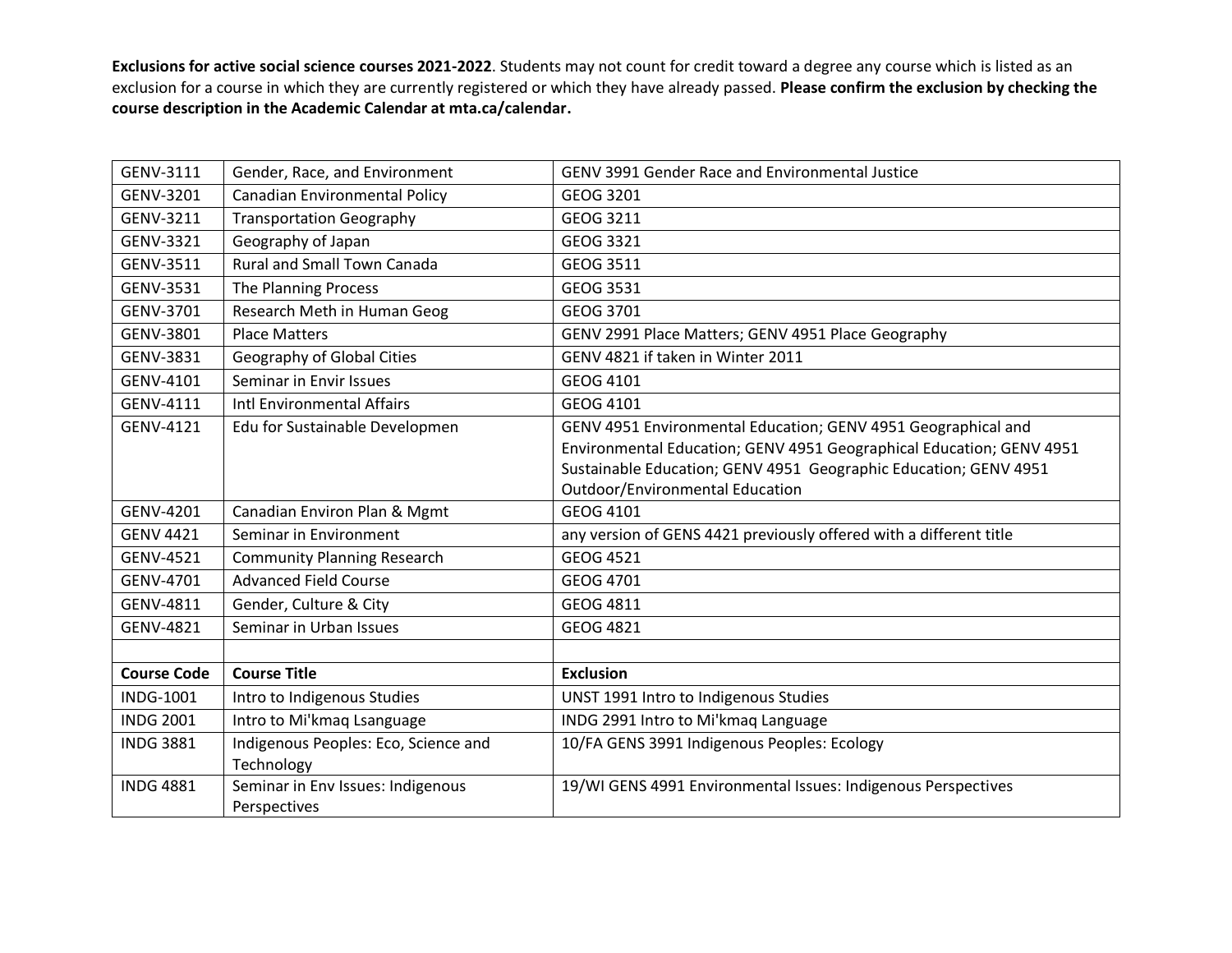| <b>Course Code</b> | <b>Course Title</b>                       | <b>Exclusion</b>                                                            |
|--------------------|-------------------------------------------|-----------------------------------------------------------------------------|
| <b>INLR-2301</b>   | Introduction to Inlr                      | Any version of INLR/POLS 2301 offered with a different title                |
| <b>INLR-3301</b>   | <b>Global Governance</b>                  | <b>INLR 3101</b>                                                            |
| <b>INLR-3311</b>   | <b>International Political Econ</b>       | <b>INLR 3401</b>                                                            |
| <b>INLR 3361</b>   | <b>Global Capitalism</b>                  | INLR 3991 Global Capitalism                                                 |
| <b>INLR-4201</b>   | Can., Globalization & Int. Dev            | Any version of INLR 4701 offered with a similar title                       |
| <b>INLR-4301</b>   | <b>Global Civil Society</b>               | Any version of INLR 4701 offered with a similar title                       |
| <b>INLR-4401</b>   | Africa in a Global Context                | Any version of INLR 4701 offered with a similar title                       |
|                    |                                           |                                                                             |
| <b>Course Code</b> | <b>Course Title</b>                       | <b>Exclusion</b>                                                            |
| POLS-1001          | <b>Foundations of Politics</b>            | <b>POLS 1000</b>                                                            |
| POLS-2001          | <b>Democratic Thought</b>                 | Any version of POLS 2001 previously offered with a different title          |
| POLS-2301          | Introduction to Inlr                      | Any version of INLR/POLS 2301 offered with a different title                |
| POLS-3001          | <b>Ancient Political Thought</b>          | Any version of POLS 3001 previously offered with a different title          |
| POLS-3011          | Modern Political Thought                  | Any version of POLS 3011 previously offered with a different title          |
| POLS-3111          | Can Federalism & Intergov Rel             | Any version of POLS 3111 previously offered with a different title          |
| <b>POLS 3121</b>   | <b>Maritime Provincial Politics</b>       | POLS 3991 Maritime Provincial Politics                                      |
| POLS-3211          | <b>American Govt and Politics</b>         | <b>POLS 2201</b>                                                            |
| POLS-3231          | Comp. Politics of the Middle E            | POLS 3991 Comparative Politics of the Middle East                           |
| POLS-3301          | <b>Global Governance</b>                  | <b>INLR 3101</b>                                                            |
| POLS-3311          | <b>International Political Econ</b>       | <b>INLR 3401</b>                                                            |
| POLS-3321          | Int. Pols. of the Middle East             | POLS 3991 Middle East Politics; Any version of POLS 3321 previously offered |
|                    |                                           | with a different title                                                      |
| <b>POLS 3361</b>   | <b>Global Capitalism</b>                  | INLR 3991 Global Capitalism                                                 |
| <b>POLS-4000F</b>  | Problems in Hist Pol Thought              | Any version of POLS 4000 previously offered with a different title          |
| POLS-4000W         | Problems in Hist Pol Thought              | Any version of POLS 4000 previously offered with a different title          |
| POLS 4111          | Advanced Public Policy Analysis in Canada | POLS 4991 Advanced Public Policy Analysis in Canada                         |
| POLS-4161          | Disability Politics & Policy in Canada    | POLS 3991 Disability Politics and Policy (Fall 2016)                        |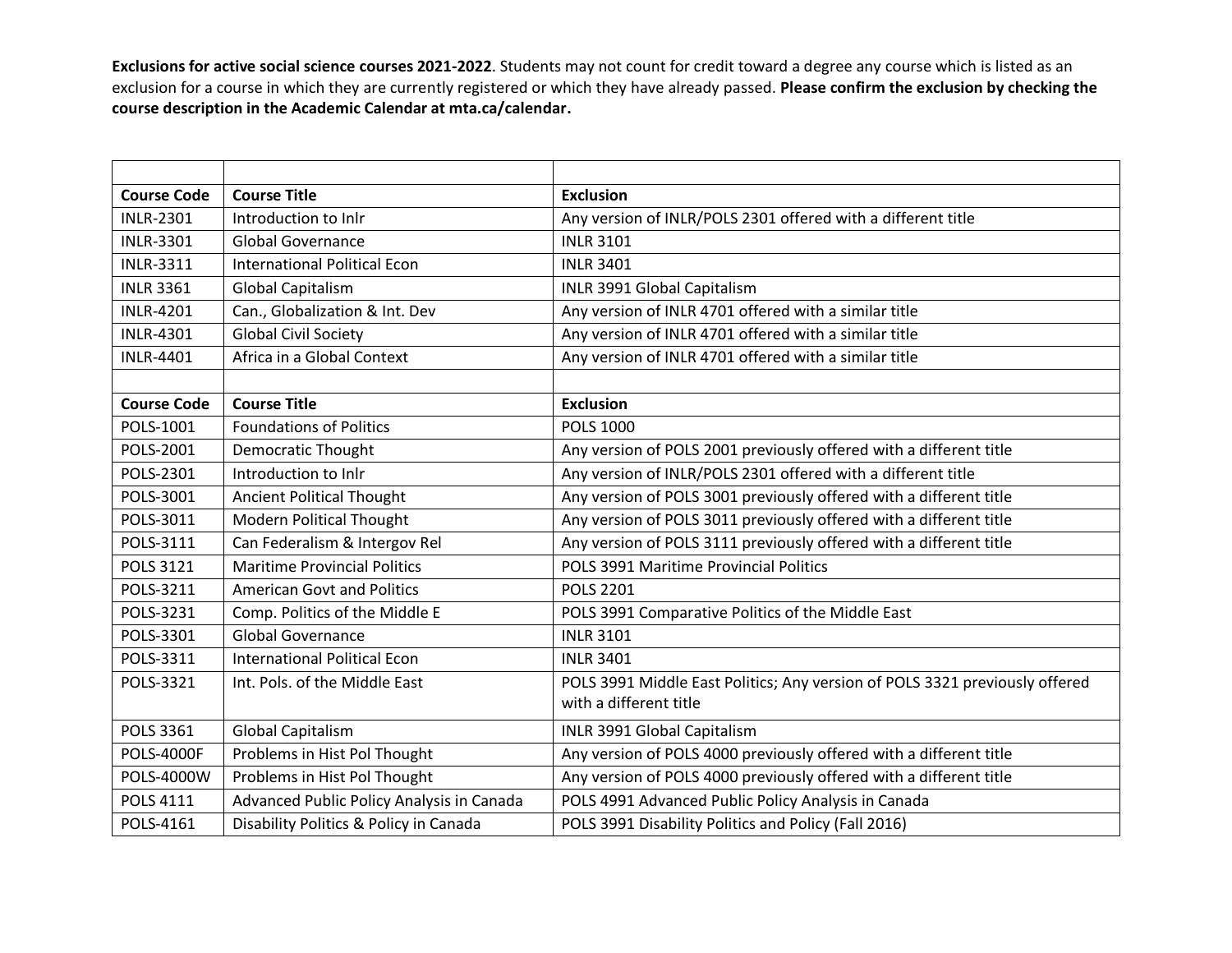| <b>Course Code</b> | <b>Course Title</b>              | <b>Exclusion</b>                                                   |
|--------------------|----------------------------------|--------------------------------------------------------------------|
| <b>SOCI-2111</b>   | Social Class & Inequality        | SOCI 2991 Social Class and Inequality                              |
| SOCI-2211          | <b>Gender Relations</b>          | <b>SOCI 3211</b>                                                   |
| SOCI-2221          | Sociology of Youth               | SOCI 3991 Youth and Society                                        |
| SOCI-2231          | Sociology of Sex and Sexuality   | SOCI 2991 Sociology of Sex and Sexuality                           |
| SOCI-2501          | <b>Youth Criminalization</b>     | SOCI 2991 Youth Criminalization                                    |
| SOCI-2611          | Sociology of Disability          | SOCI 2991 Sociology of Disability                                  |
| SOCI-3231          | Sociology of the Family          | SOCI 2991 Sociology of the Family                                  |
| SOCI-3301          | Quantitative Soci Rsrch Method   | Any version of SOCI 3301 previously offered with a different title |
| SOCI-3531          | <b>Education and Society</b>     | <b>SOCI 2531</b>                                                   |
| SOCI-3701          | <b>Social Policy Analysis</b>    | SOCI 3991 Social Policy                                            |
| SOCI-3711          | <b>Comparative Social Policy</b> | SOCI 3991 Comparative Social Policy                                |
| SOCI-3721          | Non-Profit Organizations         | SOCI 2991 Non-Profit Leadership                                    |
| SOCI-3741          | <b>Clinical Sociology</b>        | Any version of SOCI 3741 previously offered with a different title |
| SOCI-3751          | Service Sociology                | Any version of SOCI 3751 previously offered with a different title |
| SOCI-3771          | <b>Cultural Competencies</b>     | SOCI 3991 Cultural Competencies                                    |
| SOCI-4011          | Sociology of Knowledge           | <b>SOCI 3441</b>                                                   |
| SOCI-4311          | <b>Community Based Research</b>  | SOCI 4991 Community-based Participatory Research Methods           |
| <b>SOCI-4501</b>   | <b>Political Sociology</b>       | <b>SOCI 3501</b>                                                   |
| SOCI-4511          | <b>Social Movements</b>          | Any version of SOCI 4511 previously offered with a different title |
| SOCI-4601          | Sociology of the Body            | SOCI 4991 Sociology of the Body                                    |
|                    |                                  |                                                                    |
| <b>Course Code</b> | <b>Course Title</b>              | <b>Exclusion</b>                                                   |
| <b>WGST-1001</b>   | Intro to Women and Gender Stud   | <b>WGST 2001</b>                                                   |
| <b>WGST-2201</b>   | Gender and Science               | WGST 3991 Gender & Science                                         |
| <b>WGST-3111</b>   | <b>Feminist Theories</b>         | WGST 3101; WOST 3001                                               |
| <b>WGST-3121</b>   | <b>Feminist Research Methods</b> | WGST 3101; WOST 3021                                               |
| <b>WGST-4001</b>   | Cont. Issues in Gender Studies   | <b>WOST 4001</b>                                                   |